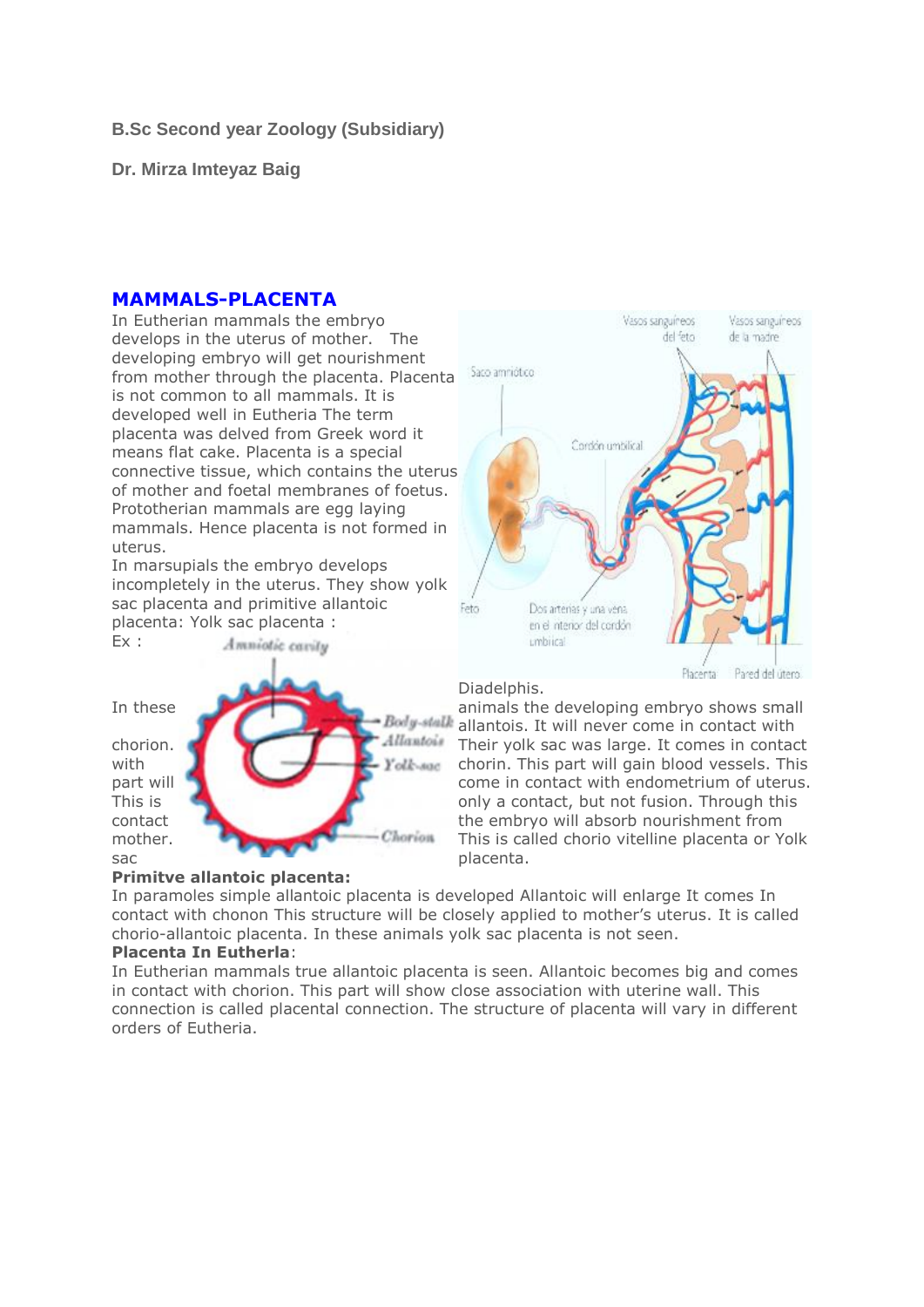### **Placenta is classified in three ways**.

· The placenta classification on nature of contact. · Placenta is classified basis

on the distribution of villi. · Classification of placenta basing on histology.

# **Nature of contact:**

It is two types, Indeciduate and deciduate type.

**Indeciduate type placenta** Ex. Ungulate, Cetaceans, Sirenians. Lemurs:

The chorianic villi are simple projections, they lie in



contact with uterus. They have a loose contact. There is no fusion. At the time of birth of embryo uterus is not damaged.

**Deciduate type Placenta**: Ex: Primates, Rodentia, Insectivora, chiroptera The allantochorianic villi penetrate into uterine valli. They are

intimately fused. Hence at the time of birth, the uterus is damaged. Bleeding occurs, the utrine wall enters into formation of placenta is called deciduas.

## **Basing on distribution of villi**

According to the distribution of villi five kinds of placenta are seen.

I, **Diffused type placenta:**Ex Horse, pig,

The villi are uniformly distributed on the surface of blastocyst, except at the extreme ends.



II. **Cotyledonary placenta** Ex Sheep, Cow, Deer.

The villi are arranged in groups. Each group is called cotyledon. Each cotyledon fits into caruncla fo uterus.

**iii Intermediate type Placenta** Ex : Caine!, Giraffe.

It is a rare type, it shows free villi on cotyledons. Hence it is called intermediate type placenta

In these three types of placenta during perturition the foetus will not damage uterus. **iV,Zonary placenta: Ex Cat, Dog, Carnivores.**

The villi are In the form of transverse zones. In dog a single girdle of vhf will be present. In fox two girdles of villi are present. The villi penetrate Into uterine wall. Hence during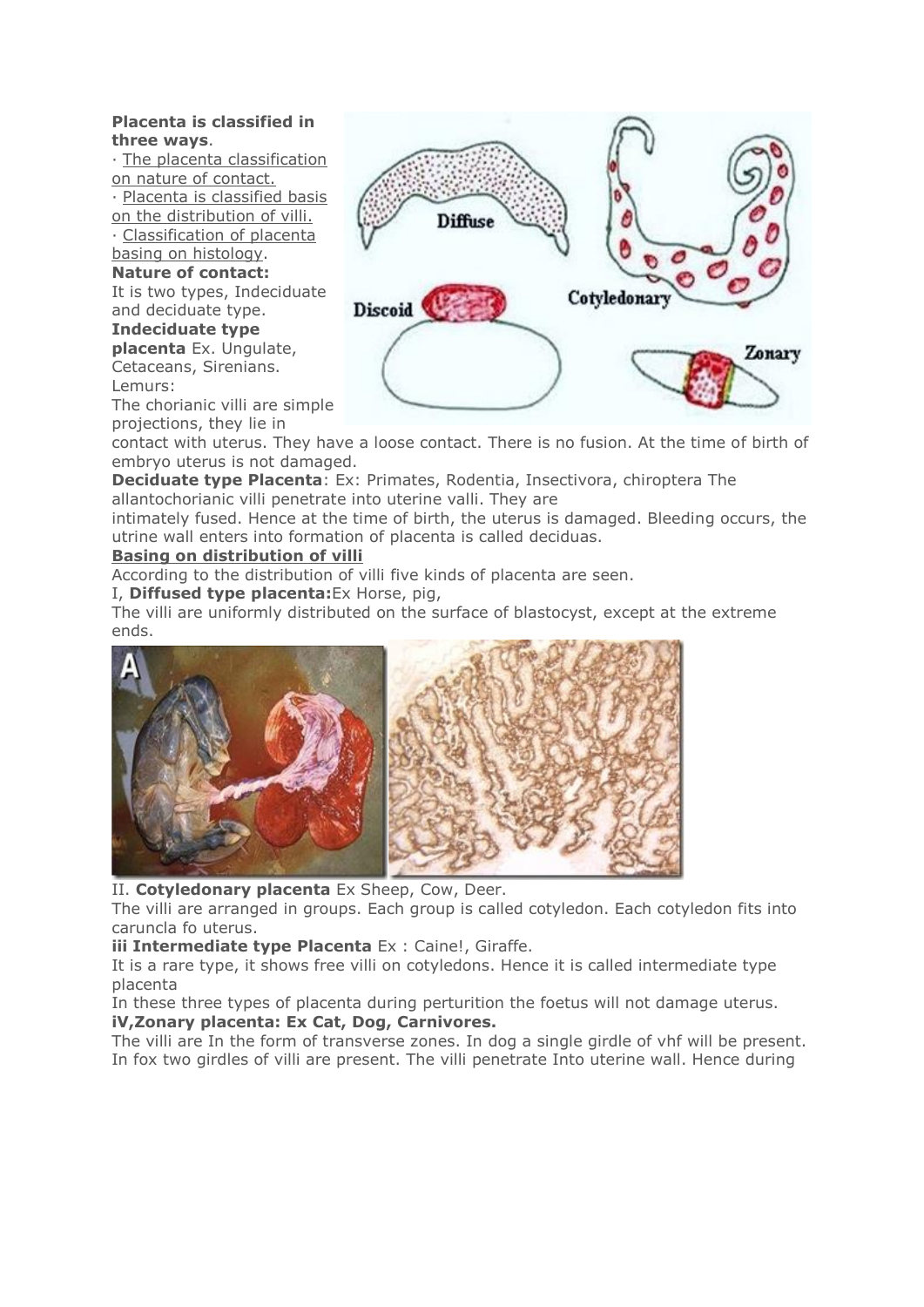parturitlon uterine wall Is damaged.



# **V,Discoidal Placenta: ex Rat, Bat, Rabbit.**

On the entire surface of blastocyst the villi are in the form of discs. When the embryo Is growing It movesaway from uterus hence the with look like a disc. These villi are